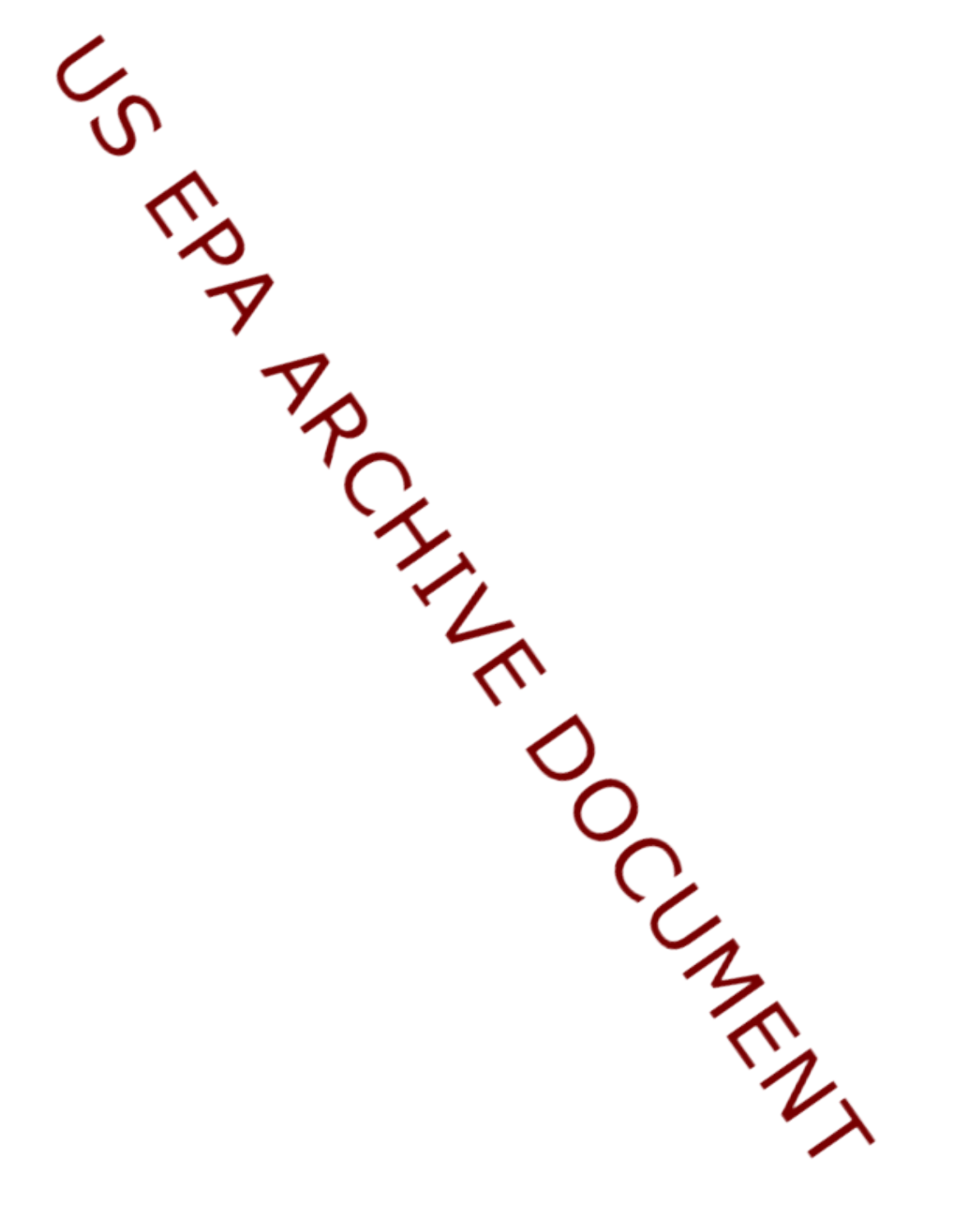The information presented here reflects EPA's modeling of the Clear Skies Act of 2002. The Agency is in the process of updating this information to reflect modifications included in the Clear Skies Act of 2003. The revised information will be posted on the Agency's Clear Skies Web site (www.epa.gov/clearskies) as soon as possible.

## **EXECUTIVE SUMMARY – THE CLEAR SKIES INITIATIVE**

*February 14, 2002*

Today, President Bush proposed the most significant step America has ever taken to cut power plant emissions, the Clear Skies Initiative. This new proposal will aggressively reduce air pollution from electricity generators and improve air quality throughout the country. The Clear Skies Initiative will cut air pollution 70 percent, using a proven, market-based approach that will save American consumers millions of dollars.

America needs a clean, secure, affordable, reliable energy supply in the years ahead. President Bush has often said that environmental protection and energy production are not competing priorities. This progressive plan shows how that objective can be reached. We can meet our environmental goals while providing affordable electricity for American consumers and American businesses.

America has made great progress in reducing air pollution. Over the last three decades, air pollution has declined by 29 percent, while our economy has grown nearly 160 percent. These gains have provided cleaner air for millions of people. Our understanding of science, technology, and markets has improved since the Clean Air Act was passed in 1970. We know more about the best way to reduce pollution, and how to do it cost effectively. The acid rain cap and trade program created by Congress in 1990 reduced more pollution in the last decade than all other Clean Air Act command-and-control programs combined, and achieved significant reductions at two-thirds of the cost to accomplish those reductions using a "command-and-control" system. It's time to take the best of what we have learned and modernize the Clean Air Act. That's why President Bush is proposing a new Clean Air Act for the  $21<sup>st</sup>$  century.

The Clear Skies Initiative will:

#### **Dramatically Cut Power Plants' Emissions of Three of the Worst Air Pollutants.**

- $\checkmark$  Cut sulfur dioxide (SO2) emissions by 73 percent, from current emissions of 11 million tons to a cap of 4.5 million tons in 2010, and 3 million tons in 2018.
- $\checkmark$  Cut emissions of nitrogen oxides (NOx) by 67 percent, from current emissions of 5 million tons to a cap of 2.1 million tons in 2008, and to 1.7 million tons in 2018.
- $\checkmark$  Cutting mercury emissions by 69 percent, the first-ever national cap on mercury emissions. Emissions will be cut from current emissions of 48 tons to a cap of 26 tons in 2010, and 15 tons in 2018.
- $\checkmark$  Emission caps will be set to account for different air quality needs in the East and the West.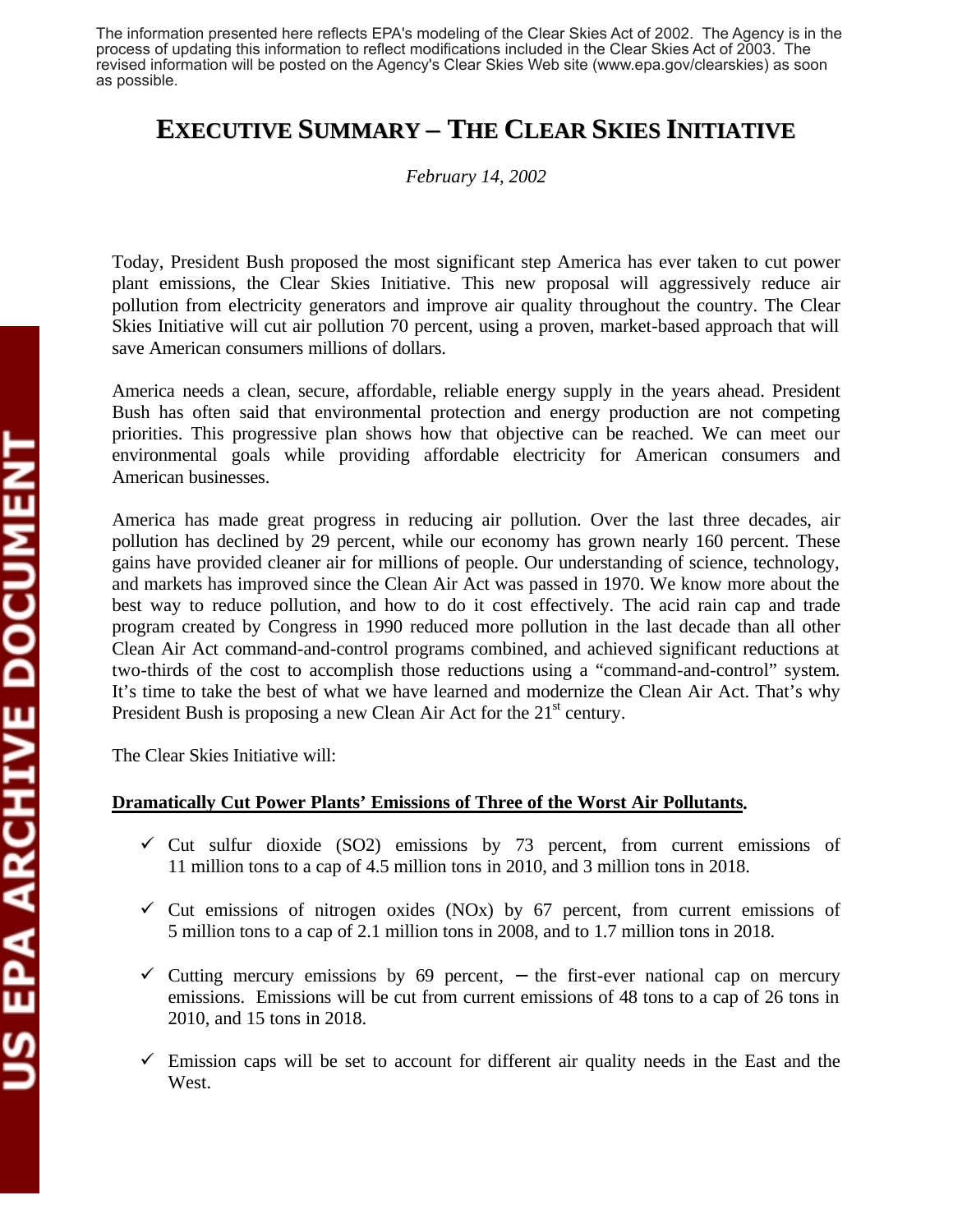#### **Use A New, Market-Based Approach To Clean Air:**

- $\checkmark$  Protect Americans from respiratory and cardiovascular diseases by dramatically reducing smog, fine particulate matter, regional haze; and protect wildlife habitat and ecosystem health from acid rain, nitrogen and mercury deposition. NOx and SO2 emissions both contribute to fine particulate matter emissions and NOx also contributes to ground-level ozone or smog.
- $\checkmark$  Save Americans as much as \$1 billion annually in compliance costs that are passed along to American consumers, while improving air quality and protecting the reliability and affordability of electricity for consumers.
- $\checkmark$  Cut pollution further, faster, cheaper and with more certainty eliminating the need for expensive and uncertain litigation as a means of achieving clean air.
- $\checkmark$  Build upon the 1990 Clean Air Act's acid rain program, America's most successful clean air law in the last decade, and encourage the use of new pollution control technologies.

President Bush has a strong track record on enacting far-reaching clean air initiatives. In 1999, then-Governor Bush signed legislation that permanently caps NOx and SO2 emissions from older power plants in Texas starting in 2003. The legislation was widely hailed as a model for the country. The Texas program is designed to reduce NOx emissions by 75,000 tons per year, and SO2 emissions by 35,000 tons per year, while giving utilities flexibility in determining how and where to achieve the reductions.

### *This approach enjoys strong, bipartisan support throughout the country:*

"Congress should pass legislation to establish a flexible, market-based program to significantly reduce and cap emissions of sulfur dioxide, nitrogen oxides, mercury and voluntary reductions of carbon dioxide from electric power generators. The legislation should provide regulatory certainty by establishing reduction targets for emissions, phasing in reductions over a reasonable period of time and providing market-based incentives such as emissions-trading credits to help achieve the required reductions."

Unanimous Resolution of the National Governors Association, August, 2001.

The Environmental Council of the States approved a resolution in February, 2001, supporting a cost-effective, efficient and environmentally protective multi-pollutant proposal.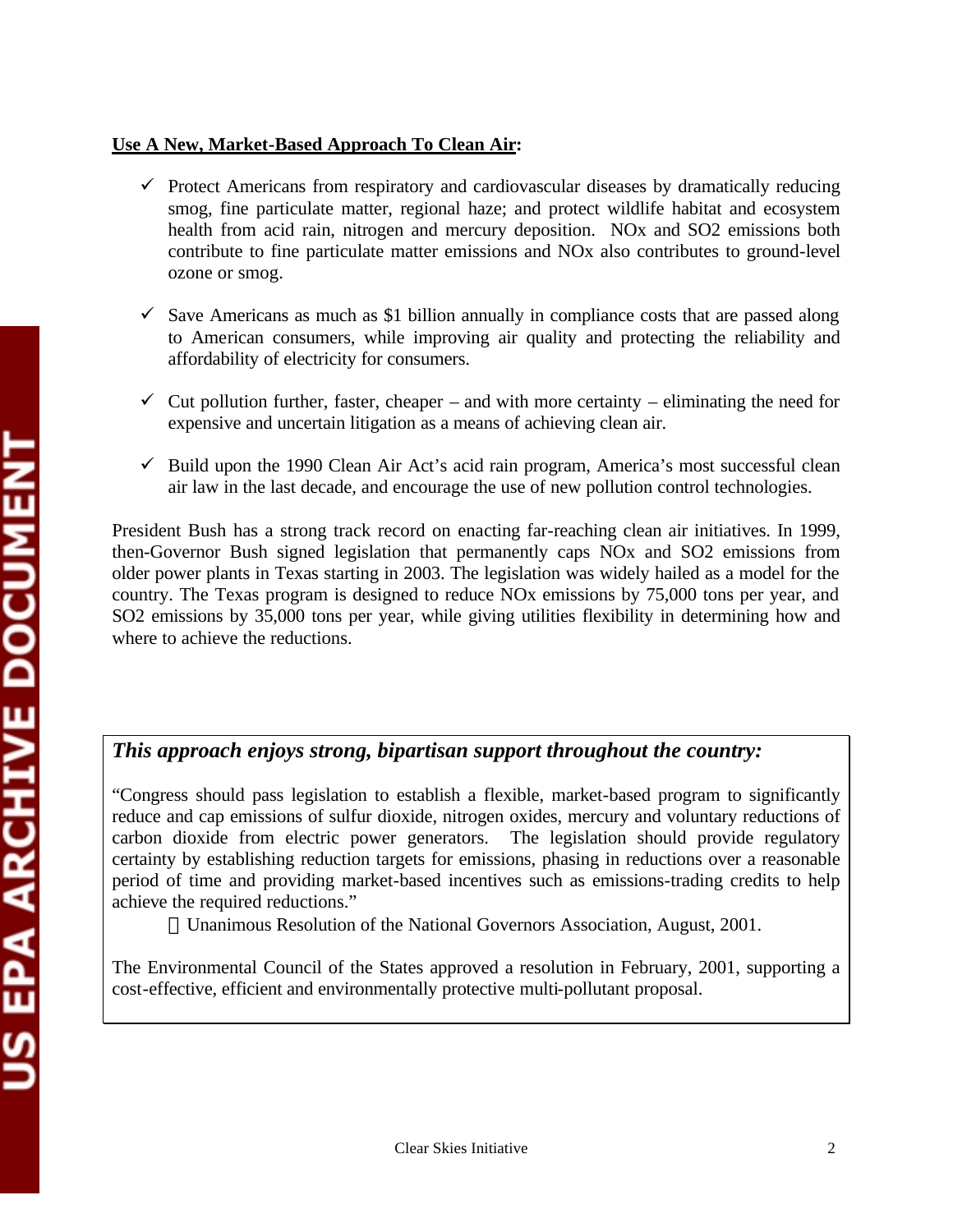# **BACKGROUND ¾ THE SUCCESS OF THE CLEAN AIR ACT**



**POLLUTION HAS DECLINED BY 29 PERCENT WHILE OUR ECONOMY HAS GROWN NEARLY 160 PERCENT**

In the U.S., power plants emit significant amounts of air pollution: 67 percent of all sulfur dioxide (SO2) emissions, 37 percent of mercury emissions, and 25 percent of all nitrogen oxide (NOx) emissions. These pollutants contribute to a variety of health and environmental problems, such as smog, acid rain, nitrogen deposition and visibility impairment.

Current law addresses each of these pollutants independently, on different timetables, through several different programs. These laws are uncoordinated and often inconsistent. Power plants might install equipment one year that is rendered obsolete the next. Implementation and enforcement usually requires years of litigation, leaving the fate of America's air to the uncertainties of the courtroom.

After 30 years of experience in regulating air pollution, America has proved that there is a better way to accomplish our clean air goals.

The 1990 Clean Air Act Amendments, proposed and signed into law by President George H.W. Bush, have significantly reduced air pollution, especially through the innovative "cap-and trade" acid rain control program. The acid rain program has been a resounding success, cutting annual sulfur dioxide emissions in the first phase by 50 percent below allowed levels. Emissions were reduced faster than required, and at far less cost. Industry compliance has been nearly 100 percent, and the program only requires a handful of EPA employees to operate. This approach is vastly more effective, and cheaper – two-thirds cheaper – than the traditional "command-andcontrol" approach.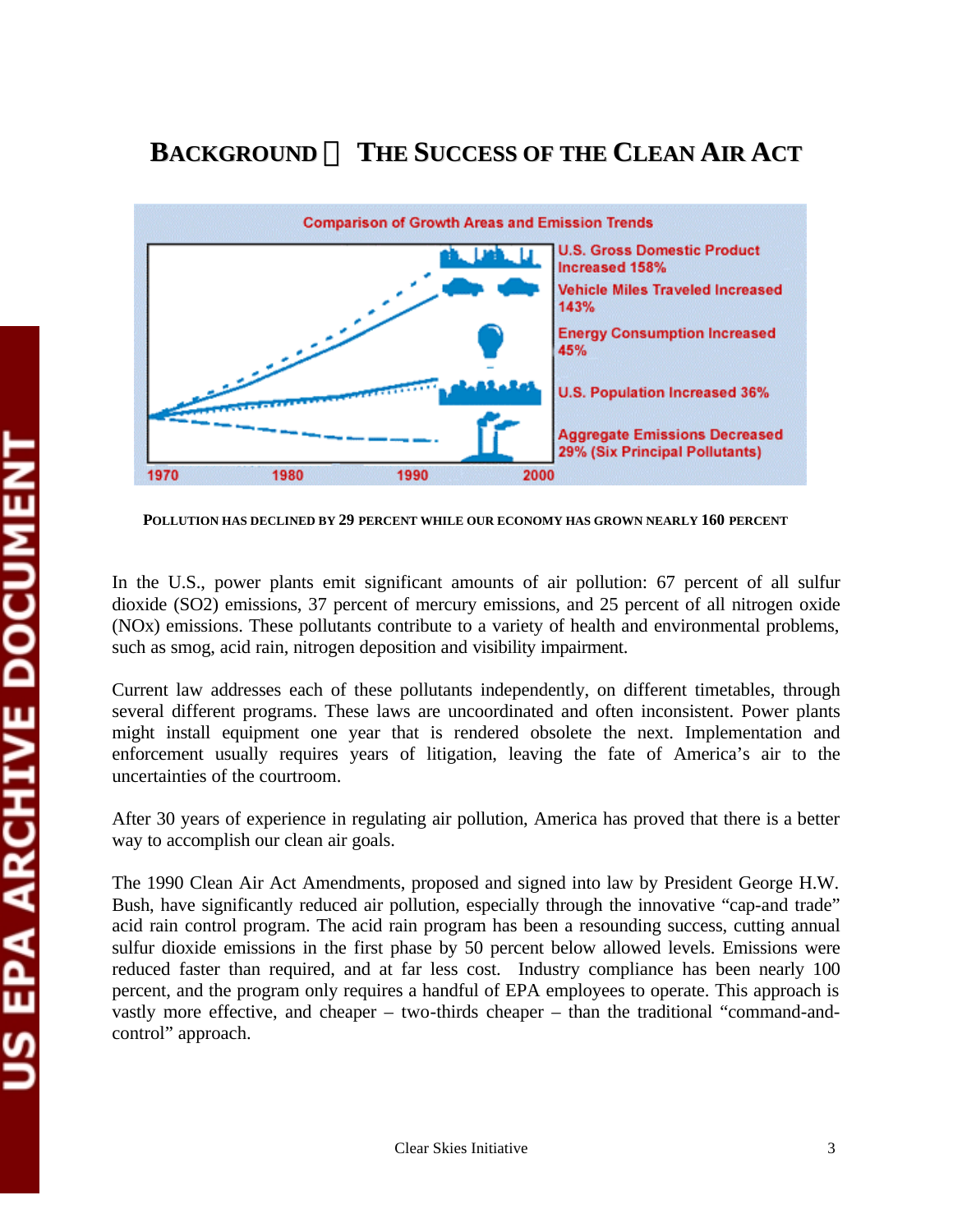This program is clearly a model for success. President Bush wants to expand this program to include two new pollutants – nitrogen oxides and mercury – while also dramatically reducing the SO2 emissions allowed by current law.

# **THE CLEAR SKIES INITIATIVE ¾ BUILDING ON THE CLEAN AIR ACT**

The President's Clear Skies Initiative is designed to help us meet our national air quality goals. A new Clean Air Act for the 21<sup>st</sup> century must build on this founding principle – modernization and better technology will mean a progressive new way to accomplish these long-standing environmental goals. The Clear Skies Initiative will continue to bring Americans:

- ÿ **Improved Air Quality:** Reducing air pollution will bring clean air to tens of millions of people, saving them from smog (ground-level ozone) and fine particulate matter (dust) that cause respiratory and cardiovascular distress.
- ÿ **Improved Health:** Reducing emissions of fine particulate matter will prolong thousands of lives and prevent thousands of new cases of chronic bronchitis, hospitalizations and emergency room visits. Reducing the formation of ground-level ozone, or smog, will bring healthier air to tens of millions of people, and reduce the number of ozone-related health problems such as respiratory infection, asthma attacks, and chronic lung damage. Reducing mercury emissions will reduce the risk of toxic effects from mercury exposure to children exposed during their mother's pregnancy.
- ÿ **Better Environmental Protection from Acid Rain, Smog, Haze, Mercury and Nitrogen Deposition:** Reducing SO2 and NO<sub>x</sub> emissions will save hundreds of northeastern lakes and hundreds of thousands of acres of forests from acid rain, particularly in the Adirondacks and other parts of the Appalachian Mountains. It will also improve visibility over much of the country, particularly the scenic vistas in national parks such the Grand Canyon. Reducing emissions of nitrogen oxides will also reduce nitrogen deposition in water, improving coastal ecosystem health along the East and Gulf coasts. Reducing mercury emissions will reduce mercury deposition in lakes and streams.
- ÿ **Secure, Affordable Power:** The Clear Skies Initiative will keep electricity costs low for consumers by saving as much as \$1 billion each year in compliance costs. Power generators will have the flexibility to reduce emissions in the most cost-effective way. It will also encourage the continual improvement in technology to reduce emissions from coal-fired power plants in concert with the Department of Energy's Clean Coal Technology program and incentives for power plants that install "scrubbers" early in the program. Under the Clear Skies Initiative, America will continue to have a diverse fuel mix that ensures a reliable, affordable energy supply.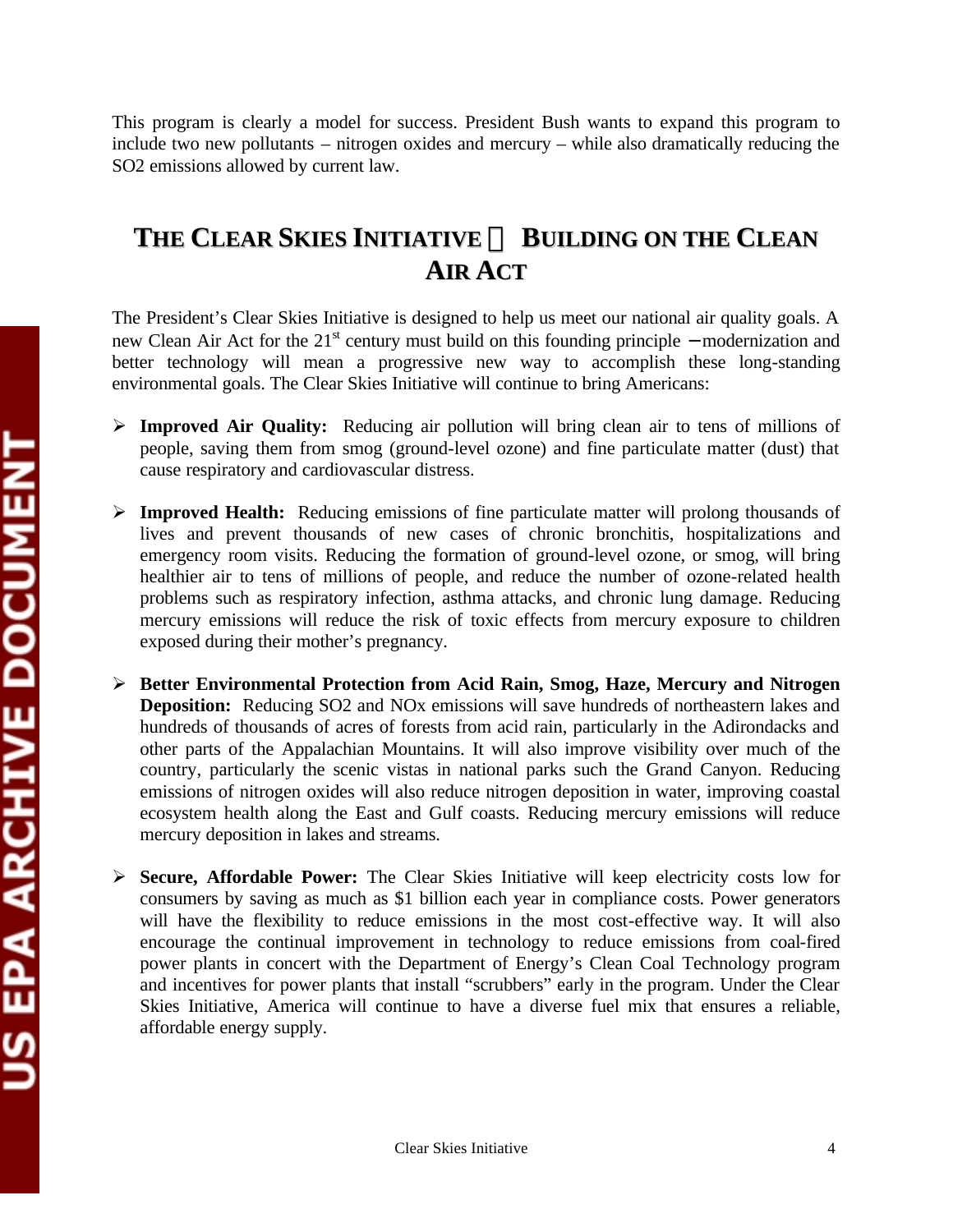## **HOW THE CLEAR SKIES INITIATIVE WORKS**

To improve air quality for millions of Americans, the Clear Skies Initiative will adopt the lessons learned from 30 years of environmental regulation by:

- 1. **Establishing Emission Reduction Targets, Based on Sound Science, That Will Significantly Improve Air Quality, Protecting Human and Environmental Health:** By reducing air pollution, and conducting constant monitoring of emissions, the Clear Skies Initiative guarantees that America's power plants will meet ambitious air quality goals, even as they bring new power plants on line to meet growing demand. During the first phase, the EPA Administrator will review new scientific, technology and cost information and, if necessary, adjust the phase two targets. This will include a vigorous research program to further understand the fate and transport of pollutants in the atmosphere.
- 2. **Adopting a Comprehensive, Integrated, Multi-Pollutant Approach:** By reducing emissions of the three key sources of air pollution at the same time, the Clear Skies Initiative will produce environmental results more effectively and efficiently than the current labyrinth of overlapping and uncoordinated single-pollutant requirements. The current approach is inefficient and ineffective, imposing unnecessarily high costs due to: (1) stranded capital investments from the installation of controls that later become obsolete when additional requirements are promulgated; (2) reduced lead time for complying with those requirements; (3) limited or non-existent flexibility for emissions trading to allow cost-efficient control options; and (4) a reliance upon lengthy, expensive, and uncertain litigation to sort out regulatory ambiguity and compliance with the law.
- 3. **Improving Environmental Performance at Lower Cost Using Market-Based Mechanisms That Create Incentives for Innovation:** Using the market-based mechanism of a cap-and-trade program, the Clear Skies Initiative will establish national, federally enforceable emissions limits for each pollutant. Allowances are distributed to electricity generators, and the cap declines at specific intervals, 2010, and then again in 2018. Generators respond by gradually reducing their emissions – reducing more than the cap requires early in the program in order to save allowances for use later in the program when the caps decline. That is, generators respond to declining allowance caps just like people respond to declining income when they're planning for retirement: they do more now, investing and saving for the future. Individual generators can choose when to reduce their emissions in response to their particular circumstances and the price of allowances they see in the market. This encourages the least expensive reductions over time as well as across facilities.

At this point, the government only has to enforce the emission limits, distribute allowances and verify that each facility has sufficient allowances for their annual emissions. There's no need for lengthy, costly, uncertain litigation to enforce the law. Creative, innovative strategies to reduce emissions are immediately rewarded: facilities save money by finding innovative ways to reduce emissions more than a command-and-control law would require. This creates an incentive for continual improvement in environmental performance.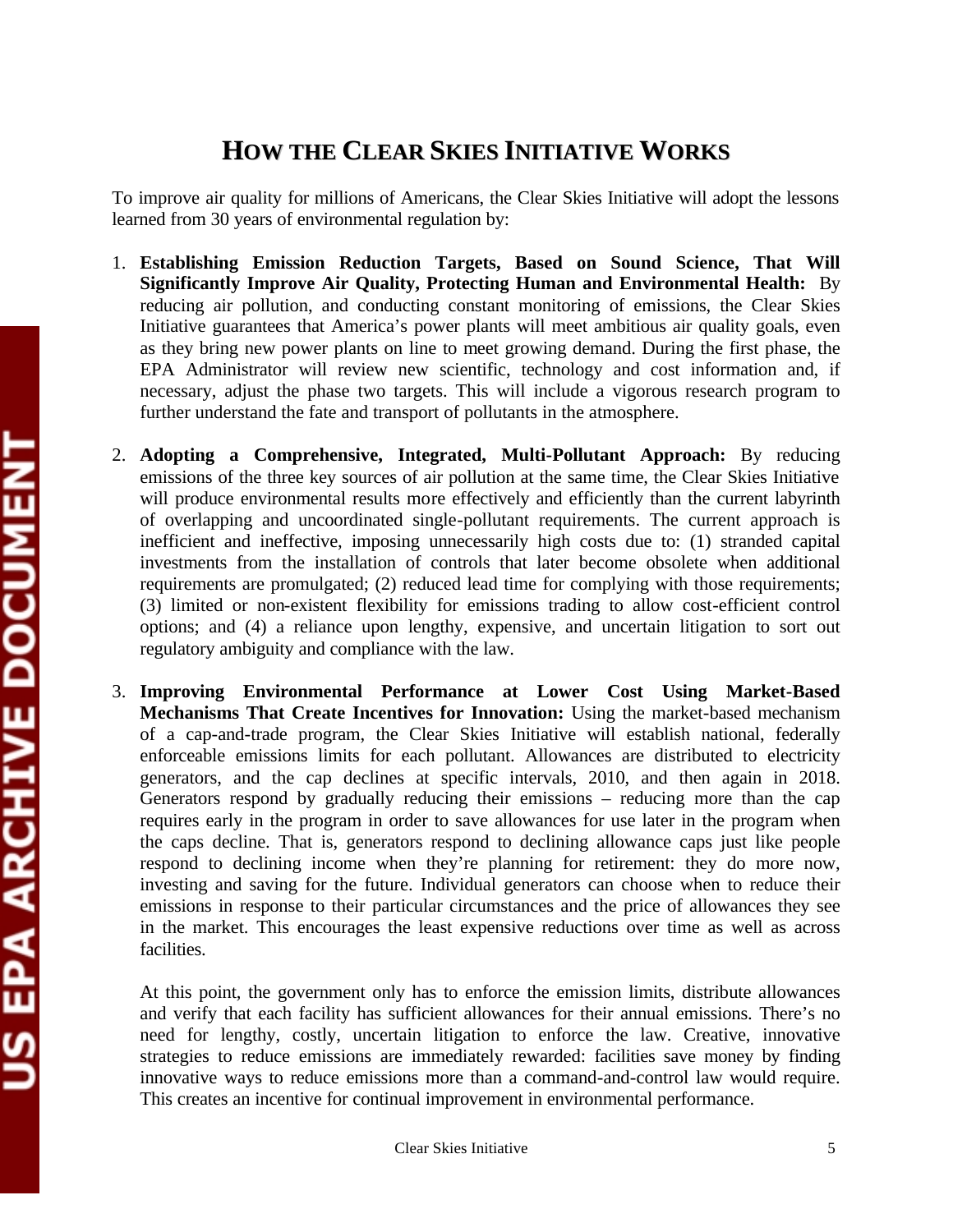The flexibility in the process of allocating emission credits or allowances will also accommodate the different air quality needs in the East and the West while preserving fair competition. Western states have already made significant headway in identifying future SO2 reductions necessary to meet air quality goals in the Western Regional Air Partnership ("WRAP") agreement between EPA, Western states, tribes, industry and environmental groups. SO2 allocations will track this agreement. NOx reduction caps for the East and West will also be set to accommodate these different needs, and separate East and West trading regions will be created.

4. **Ensuring a secure, affordable energy supply:** By setting firm caps while offering flexibility in how utilities can meet those caps, the Clear Skies Initiative preserves a diverse fuel mix that supports economic growth with reasonably priced energy. The firm caps and the adequate lead time create a predictable climate for long-term planning and capital investment in power generation, which will ensure an adequate energy supply. This will also create substantial cost savings to consumers.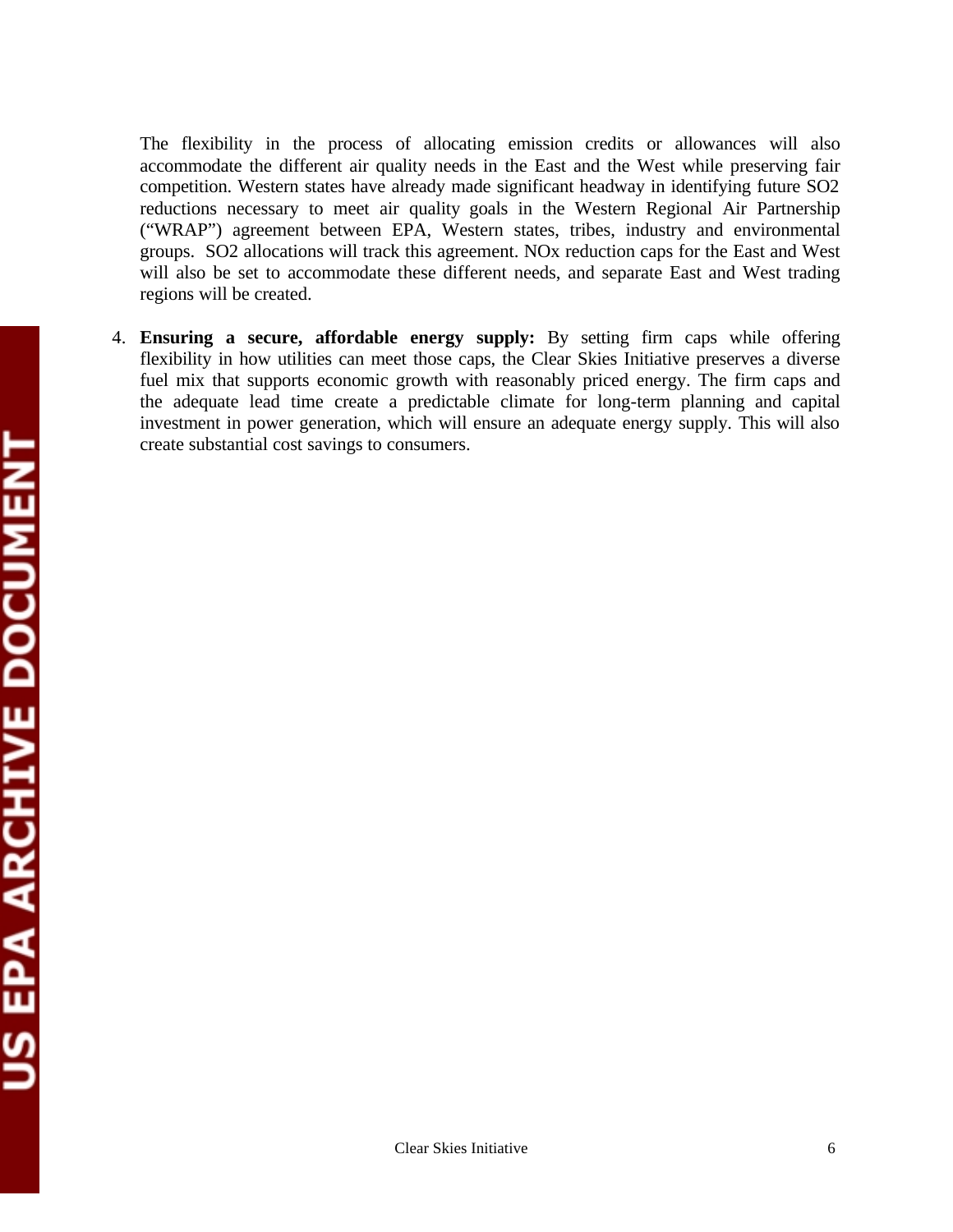# **THE CAP AND TRADE SYSTEM IN THE CLEAR SKIES INITIATIVE**

#### **HOW DOES IT WORK?**

The Clear Skies Initiative will deliver substantial health and environmental benefits through a market-based approach that rewards innovation, reduces costs, and ensures results. Instead of the government telling electricity generators precisely where and how to reduce their emissions – the old command-and-control approach – this market-based program tells them when and how much to reduce pollution by establishing a firm, maximum "cap" on emissions. The trading program creates incentives for electricity generators to reduce their emissions even more than the law requires, and more quickly than required. Electricity generators must hold an "allowance" for each ton of pollution they emit – one ton, one allowance. The government controls the number of allowances that are distributed and reduces them over time. Electricity generators must continually monitor and report their emissions.

Most importantly, these allowances can be traded freely. That means that if you're smart and creative, and you figure out a better way to reduce emissions, you get rewarded by making those reductions and selling unneeded allowances in the market. And, if you unexpectedly can't reduce emissions as much as planned, you have the flexibility to go out and buy more allowances in the market – all without any government interference, and without undermining air quality. This flexibility lets businesses figure out the cheapest way to reduce emissions while government sticks to setting the overall emission cap at a level that guarantees that industry meets ambitious air quality goals.

#### **WHY DOES IT WORK?**

The cap ensures that the reductions in SO2, NOx and mercury required by the Clear Skies Initiative are achieved and maintained over time even as new power plants are built. The open trading program gives power plants the flexibility to choose how they meet their target emission reductions, which minimizes compliance costs and lowers consumer electricity prices.

### **WHAT ARE THE RESULTS?**

Cost savings – The acid rain cap and trade program passed by Congress in 1990 achieved reductions at two-thirds the cost of achieving the same reductions under a command-and-control system. This program reduced more pollution in the last decade than all other Clean Air Act command-and-control programs combined during the same period.

Innovation – Trading under the acid rain program created financial incentives for electricity generators to look for new and low-cost ways to reduce emissions and to do so early.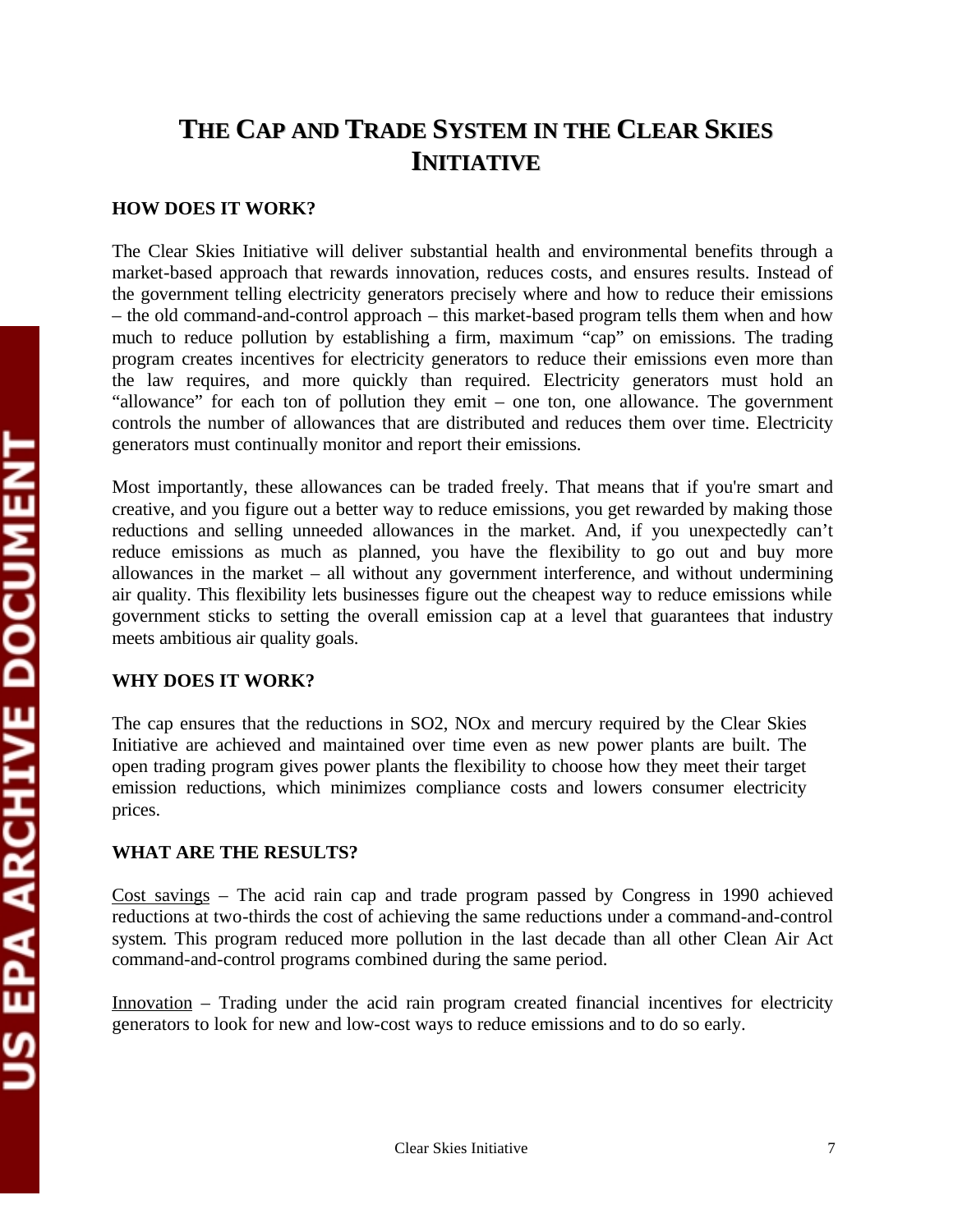Integrity –The acid rain cap and trade program has high accountability and transparency. Electricity generators must install monitors to prove that they have sufficient allowances to match their actual emissions.

Regional Effect – The acid rain program resulted in emission reductions well below the cap in the areas that contribute most of the sulfur in acid rain. Comparing emissions from the 263 power plants regulated in the first phase of the program in 1999 with those in 1990, the North Central, Southeast and Mid-Atlantic regions achieved 49 percent, 48 percent and 43 percent reductions in SO2 respectively. Several analyses of trading under the acid rain program have concluded that the program did not result in local areas with higher emission levels ("hot spots").

Guaranteed Results – The Acid Rain program enjoys nearly 100 percent compliance and only takes 75 EPA employees to run – a track record no command-and-control program can meet. Reductions in the early years averaged 25 percent below the required cap. Emission cuts resulted in air quality improvements over a broad area of the U.S. and significant reductions in acid rain.

### **Emissions From Power Plants in the First Phase of the Acid Rain Program**